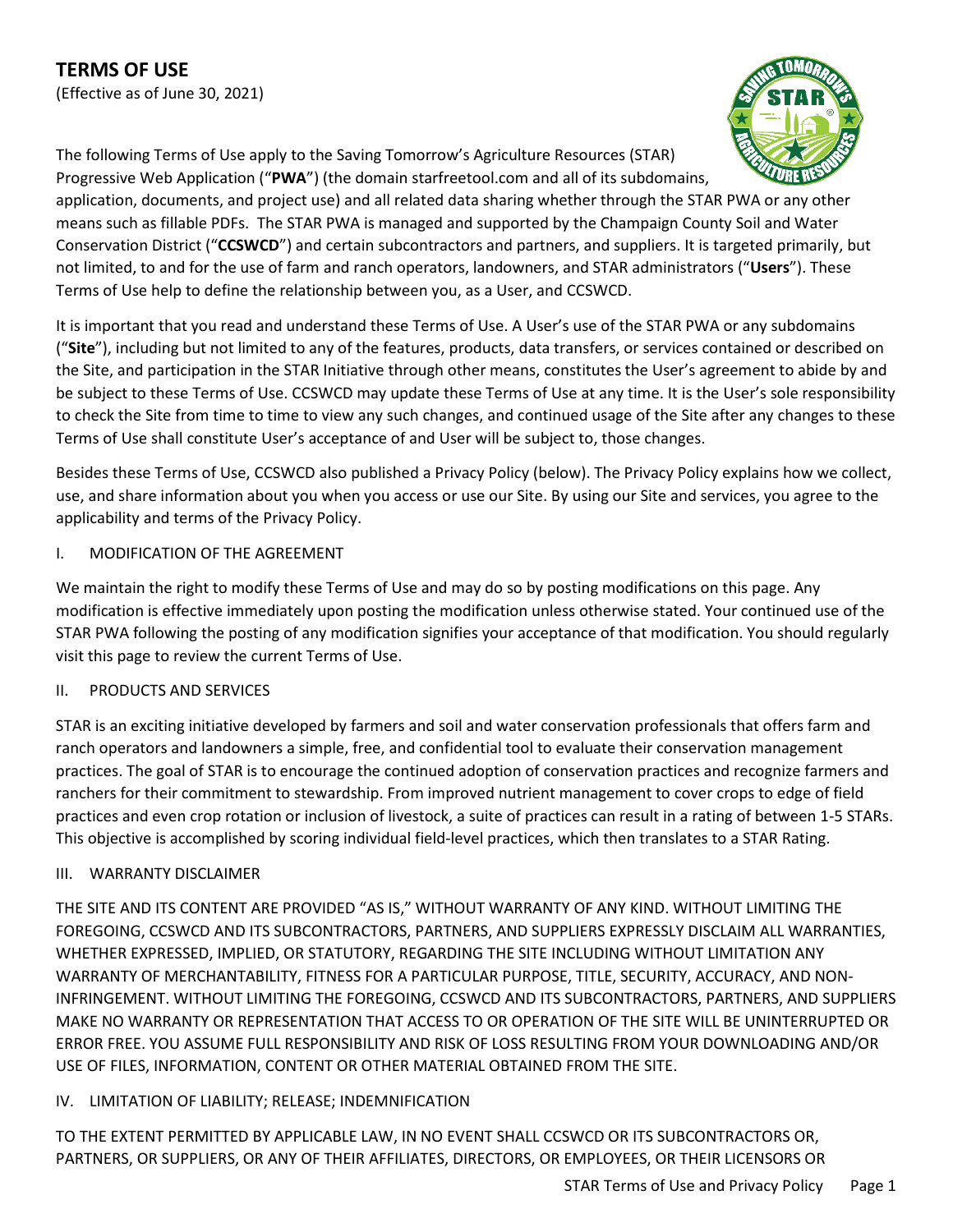PARTNERS, BE LIABLE FOR ANY DIRECT, INDIRECT, SPECIAL, CONSEQUENTIAL, OR EXEMPLARY DAMAGES, OR ANY DAMAGES WHATSOEVER, SUFFERED OR CLAIMED BY A USER, HOWEVER ARISING, AND WHETHER BASED ON WARRANTY, CONTRACT, TORT (INCLUDING NEGLIGENCE) OR ANY OTHER LEGAL THEORY, AND WHETHER OR NOT CCSWCD HAS BEEN INFORMED OF THE POSSIBILITY OF SUCH DAMAGE. THE USER RELEASES CCSWCD AND ITS SUBCONTRACTORS, PARTNERS, AND SUPPLIERS FROM LIABILITY FOR ANY SUCH DAMAGES, AND FROM ANY OTHER LIABILITY, INCLUDING BUT NOT LIMITED TO LIABILITY THAT MAY RESULT FROM (A) THE USE, DISCLOSURE, OR DISPLAY OF YOUR USER CONTENT; (B) YOUR USE OR INABILITY TO USE THE SITE; (C) THE SITE GENERALLY OR THE SOFTWARE OR SYSTEMS THAT MAKE THE SITE AVAILABLE; OR (D) ANY OTHER INTERACTIONS WITH CCSWCD, ITS SUBCONTRACTORS, PARTNERS, OR SUPPLIERS, OR ANY OTHER USER OF THE SITE. THE USER SHALL INDEMNIFY, DEFEND AND HOLD CCSWCD AND ITS SUBCONTRACTORS, PARTNERS AND SUPPLIERS, AND ANY DIRECTORS, EMPLOYEES AND OTHER REPRESENTATIES OF ANY OF THEM, HARMLESS FROM CLAIMS OR ACTIONS BY THIRD PARTIES ARISING OUT OF OR RESULTING FROM THE USER'S UNLAWFUL USE OF THE RESOURCES OR OTHER VIOLATION OF THESE TERMS OF USE.

#### V. REGISTRANT ACCOUNT, PASSWORD, AND SECURITY

In order to access the full STAR products and services, you must complete a registration process by providing us with current, complete, and accurate information as prompted by the applicable registration form. You also may be requested to choose a password and a username. You are entirely responsible for maintaining the confidentiality of your password and account. Furthermore, you are entirely responsible for any and all activities that occur under your account. You agree to notify CCSWCD immediately of any unauthorized use of your account or any other breach of security. CCSWCD will not be liable for any loss that you may incur as a result of someone else using your password or account, either with or without your knowledge, and you could be held liable for losses incurred by CCSWCD or another party due to someone else using your account or password. You may not use anyone else's account at any time, without the permission of the account holder.

#### VI. NO UNLAWFUL OR PROHIBITED USE

As a condition of your use of the Site and STAR services ("**Resources**"), you will not use them for any purpose that is unlawful or prohibited by these Terms of Use, or by any other conditions, and notices. You may not use the Resources in any manner that could damage, disable, overburden, or impair any CCSWCD server, or the network(s) connected to any server of CCSWCD or any of its subcontractors, partners or suppliers, or interfere with any other party's use and enjoyment of any Resources. You may not attempt to gain unauthorized access to any Resources, other accounts, computer systems or networks connected to any CCSWCD server or to any of the Resources, through hacking, password mining or any other means. You may not obtain or attempt to obtain any materials or information through any means not intentionally made available through the Resources. CCSWCD either owns or has rights to the Resources, and retains (either for itself or its subcontractors, and, partners and suppliers) any intellectual property rights that exist in the Resources. Users may use the Resources as provided in these Terms of Use subject to such rights. Users may not remove, obscure, or alter any of our branding, logos, or legal notices.

CCSWCD reserves the right to monitor your use of the Resources to ensure compliance with these Terms of Use and prevent fraudulent or otherwise unauthorized use. You acknowledge that such monitoring of use may include determining whether or not the Resources are accessed under the account from multiple IP addresses, as well as noting excessive downloads or a disproportionate number of Users. Systematic access or extraction of content from the Resources, including, but not limited to, the use of "bots" or "spiders," is prohibited. If such monitoring indicates you are not in compliance with these Terms of Use or if fraudulent activity is suspected, CCSWCD reserves the right to take such action as it deems necessary, including, but not limited to, termination of a Registrant's account.

#### VII. USE OF RESOURCES

The Resources may contain e-mail services, bulletin board services, chat areas, news groups, forums, communities, personal web pages, calendars, photos, fillable PDFs, and/or other message, communication, or documentation facilities designed to enable you to communicate with others ("**Communication Services**"). We want to maintain a constructive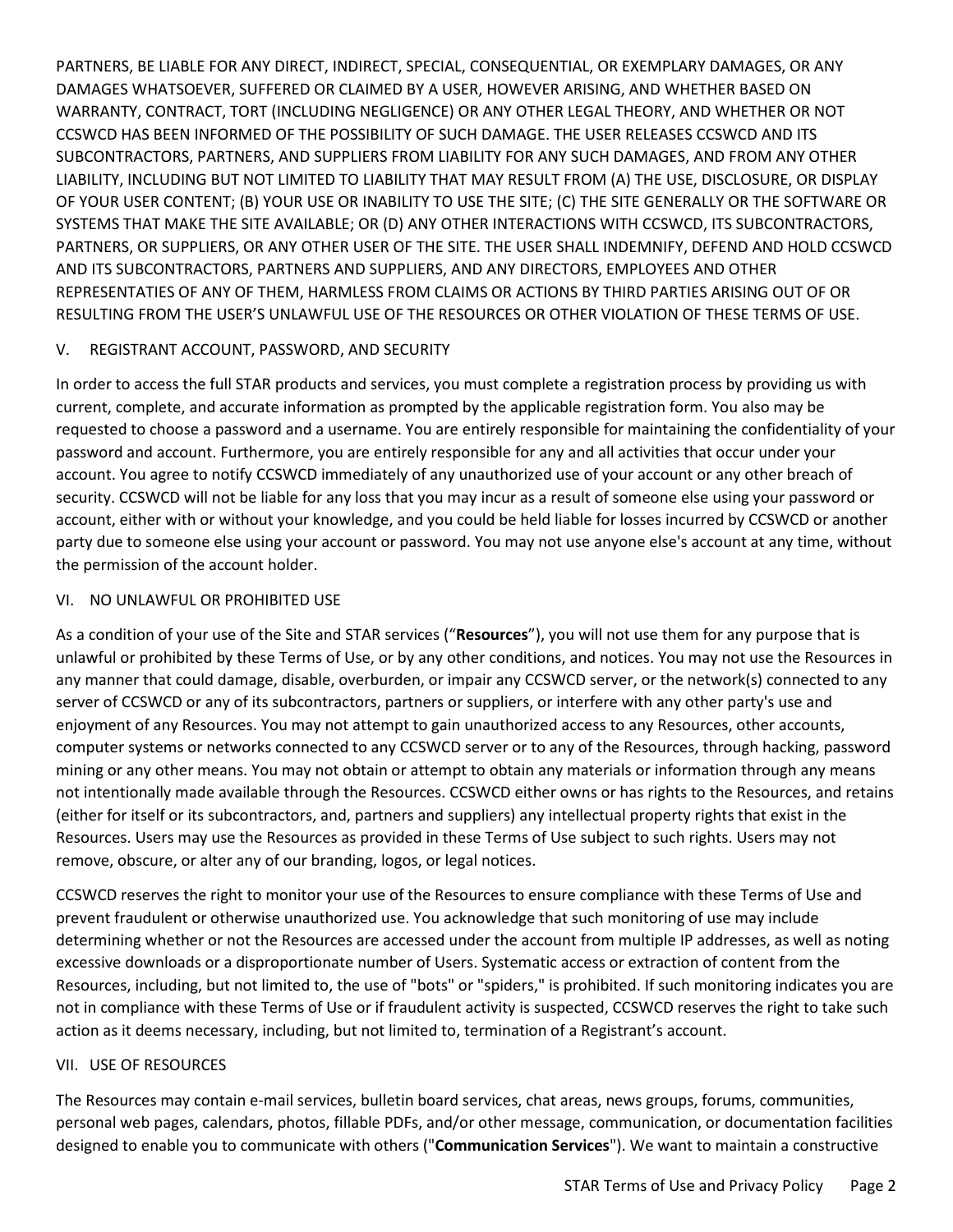and respectful environment for all of our Users. You agree to use the Communication Services and other Resources only to post, send, and receive messages and materials that are appropriate and proper, and, when applicable, related to the particular Communication Service, and to follow and comply with all guidelines that may be applicable to the Communication Services. By way of example, and not as a limitation, you agree that when using the Communication Services and other Resources, you will not:

- Use the Communication Services in connection with surveys, contests, pyramid schemes, chain letters, junk email, spamming or any duplicative or unsolicited messages (commercial or otherwise).
- Defame, abuse, bully, harass, stalk, harm, defraud, threaten or otherwise violate the legal rights (such as rights of privacy and publicity) of others.
- Publish, post, upload, distribute or disseminate any inappropriate, profane, defamatory, obscene, indecent, or unlawful topic, name, material, or information.
- Upload, or otherwise make available, files that contain images, photographs, software, or other material protected by intellectual property laws, including, by way of example, and not as limitation, copyright, or trademark laws (or by rights of privacy or publicity) unless you own or control the rights thereto or have received all necessary consents to do the same.
- Use any material or information which is made available through the Resources in any manner that infringes any copyright, trademark, patent, trade secret, or other proprietary right of any party.
- Abuse, harm, interfere with or disrupt the Communication Services; and to that end you will not upload files that contain viruses, Trojan horses, worms, time bombs, cancelbots, corrupted files, or any other similar software or programs that may damage or interfere with the operation of the Communication Services or another person's computer or property.
- Advertise or offer to sell or buy any goods or services for any business purpose unless such Communication Services specifically allow such messages.
- Download any file posted by another User of a Communication Service that you know, or reasonably should know, cannot be legally reproduced, displayed, performed, and/or distributed in such manner.
- Falsify or delete any copyright management information, such as author attributions, legal or other proper notices or proprietary designations or labels of the origin or source of software or other material contained in a file that is uploaded.
- Restrict or inhibit any other User from using and enjoying the Communication Services.
- Violate any applicable laws or regulations.
- Create a false identity for the purpose of misleading others.
- Use, download or otherwise copy, or provide (whether or not for a fee) to a person or entity any directory of Users of the Resources or other User or usage information or any portion thereof.

CCSWCD has no obligation to monitor the Communication Services. However, CCSWCD reserves the right to review materials posted to the Communication Services and to remove any materials it deems inappropriate in its sole discretion. CCSWCD reserves the right to terminate your access to any or all of the Communication Services at any time.

CCSWCD reserves the right to disclose any information it deems necessary to satisfy any applicable law, regulation, legal process, or governmental request, or to edit, refuse to post or to remove any information or materials, in whole or in part, in CCSWCD's sole discretion.

CCSWCD does not control or endorse the content, messages or information found in any Communication Services and CCSWCD disclaims any liability with regard to the Communication Services and any actions resulting from your participation in any Communication Services.

# VIII. MATERIALS AND INFORMATION PROVIDED TO CCSWCD OR POSTED ON THE SITE

CCSWCD does not claim ownership of the materials and information you provide to CCSWCD (including feedback and suggestions) or post, upload, input, or submit for review by the general public, or by the members of any public or private community ("**Submission**"). However, by posting, uploading, inputting, providing, or submitting ("**Posting**") your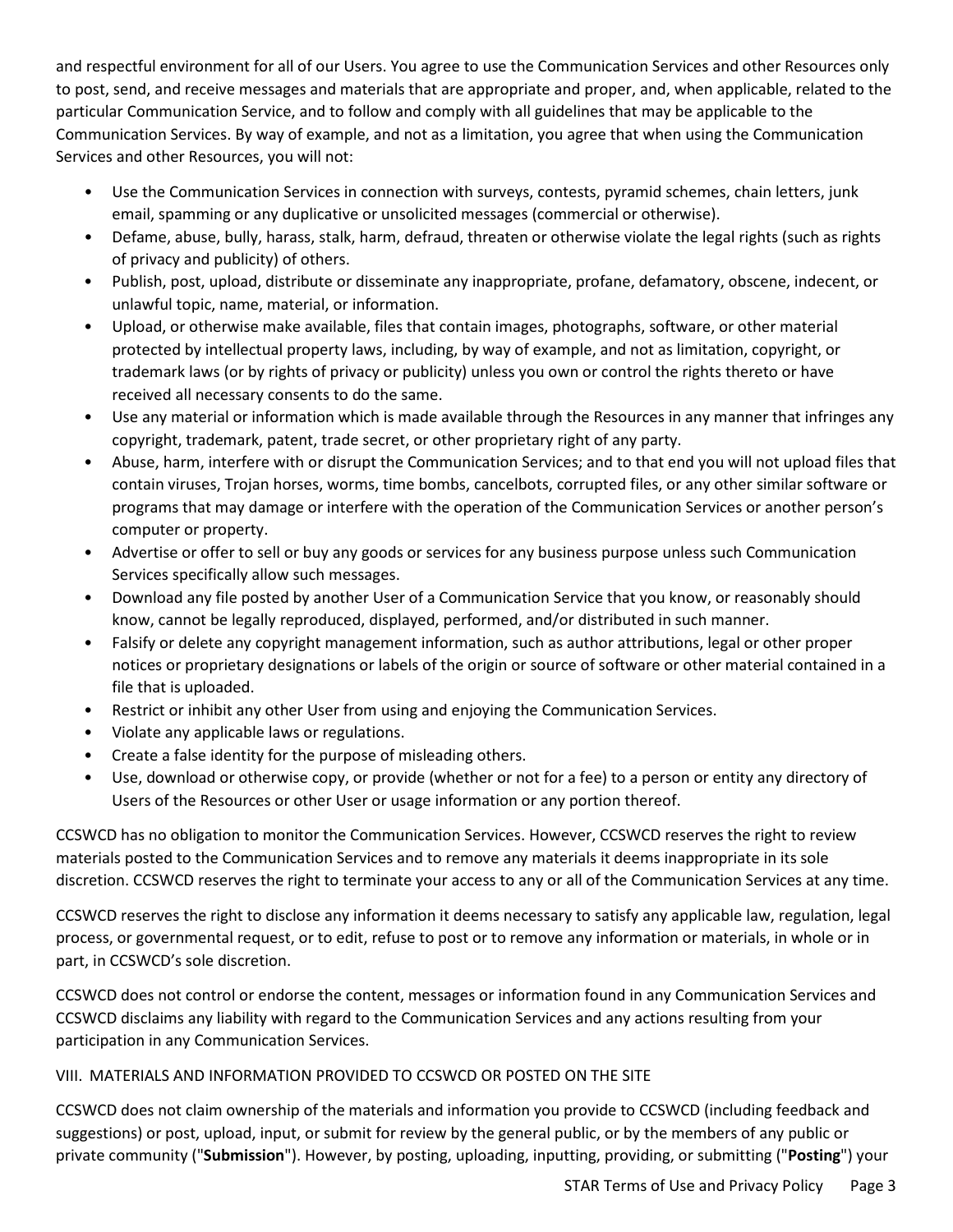Submission you are granting CCSWCD permission to use your Submission, without compensation or other consideration, in connection with the operation of its business (including all Resources), including, without limitation, the license rights to: copy, distribute, transmit, publicly display, publicly perform, reproduce, edit, translate, and reformat your Submission; with your permission, to publish your name in connection with your Submission; and the right to sublicense such rights to any supplier of the Resources. CCSWCD is under no obligation to post or use any Submission you may provide and CCSWCD may remove any Submission at any time in its sole discretion.

By Posting a Submission you warrant and represent that you own or otherwise control all of the rights to your Submission including, without limitation, all the rights necessary for you to provide, post, upload, input or submit the Submission.

In addition to the warranty and representation set forth above, by Posting a Submission that contains images, photographs, pictures or that are otherwise graphical in whole or in part ("**Images**"), you warrant and represent that (a) you are the copyright owner of such Images, or that the copyright owner of such Images has granted you permission to use such Images or any content and/or images contained in such Images consistent with the manner and purpose of your use and as otherwise permitted by these Terms of Use and the Resources, (b) you have the rights necessary to grant the licenses and sublicenses described in these Terms of Use, and (c) that each person depicted in such Images, if any, has provided consent to the use of the Images, including, by way of example, the distribution, public display and reproduction of such Images. By posting Images, you are granting to all persons who have access to the Images, without compensation, permission to use your Images in connection with the permitted use of any of the Resources, and including a non-exclusive, world-wide, royalty-free license to: copy, distribute, transmit, publicly display, publicly perform, reproduce, edit, translate and reformat your Images without having your name attached to such Images, and the right to sublicense such rights to any supplier of the Resources. The preceding licenses for Images will terminate at the time you completely remove such Images from the Resources, provided that, such termination shall not affect any licenses granted in connection with such Images prior to the time you completely remove such Images.

## IX. NOTICES AND PROCEDURE FOR MAKING CLAIMS OF COPYRIGHT INFRINGEMENT

CCSWCD attempts to obey all applicable copyright laws. Any claim of copyright violation should be reported to CCSWCD; and we will review all such claims and will remove content from its Site and other materials that we conclude has been posted or distributed in violation of copyright laws. If you believe that any content CCSWCD hosts on its Site violates your rights under copyright laws, you should submit notice of such violation in compliance with the Digital Millennium Copyright Act ("**DMCA**") to the following:

Erin Gundy Resource Conservationist Champaign County Soil and Water Conservation District 2110 W. Park Ct. Suite C Champaign, IL 61821 Telephone : (217) 352-3536, ext. 3 Email : info@starfreetool.com

The notice must contain the following information:

- A physical or electronic signature of the person authorized to act on behalf of the owner of an exclusive right that is allegedly infringed;
- Identification of the copyrighted work claimed to have been infringed, or, if multiple copyrighted works are covered by a single notification, a representative list of such works;
- Identification of the material that is claimed to be infringing or to be the subject of infringing activity and that is to be removed or access to which is to be disabled, and information reasonably sufficient to permit the service provider to locate the material;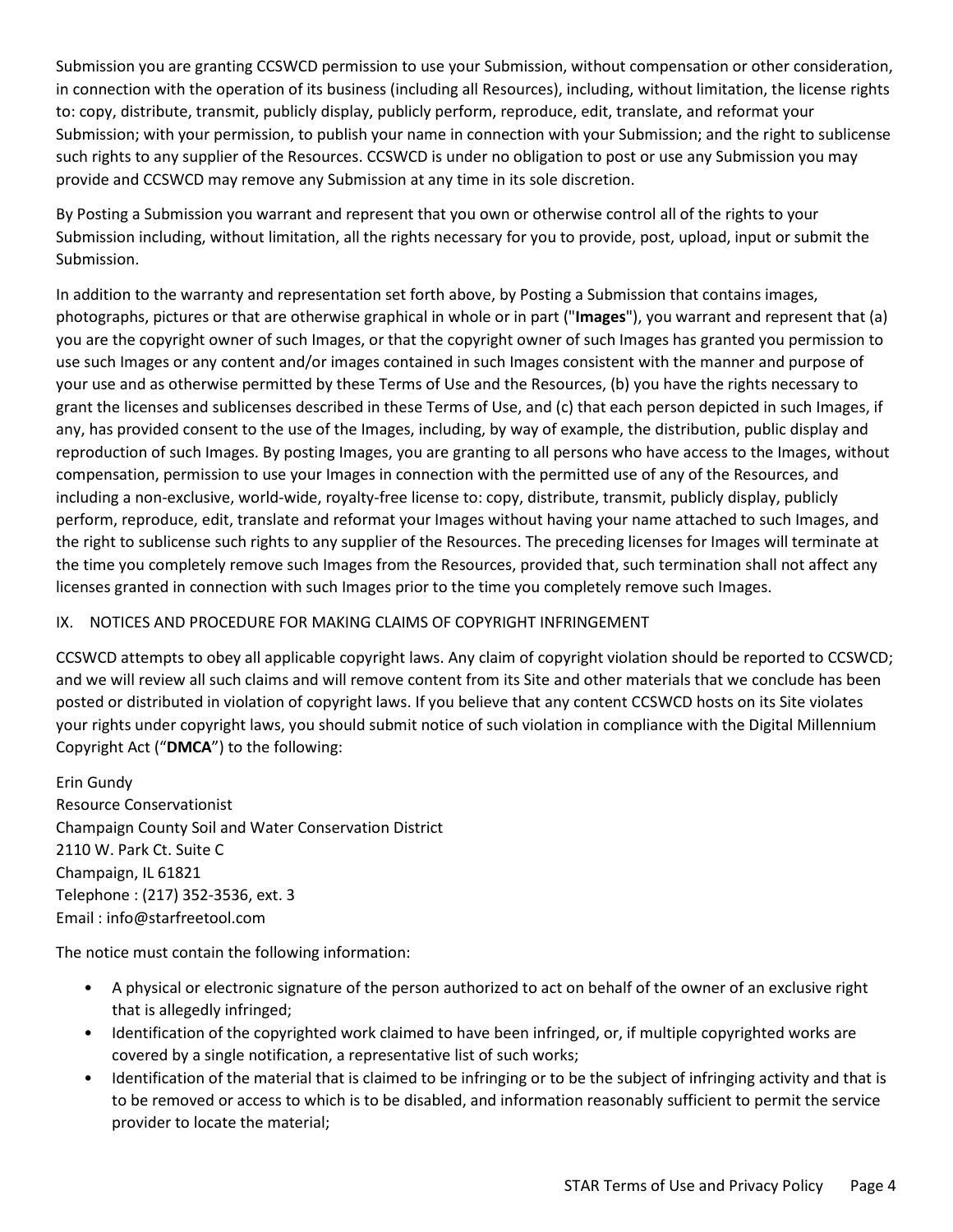- Information reasonably sufficient to permit the service provider to contact you, such as an address, telephone number, and, if available, an electronic mail address at which you may be contacted;
- A statement that you have a good-faith belief that use of the material in the manner complained of is not authorized by the copyright owner, its agent, or the law; and
- A statement that the information in the notification is accurate and made under penalty of perjury, and that you are the owner, or authorized to act on behalf of the owner, of an exclusive right that is allegedly infringed.

## X. LINKS TO THIRD PARTY SITES

Links to other sites will let you leave STAR's Site. The linked sites are not under the control of CCSWCD and CCSWCD is not responsible for the contents of any linked site or any link contained in a linked site, or any changes or updates to such sites. CCSWCD is not responsible for webcasting or any other form of transmission received from any linked site. CCSWCD is providing these links only as a convenience, and the inclusion of any link does not imply endorsement by CCSWCD of that site.

## XI. UNSOLICITED IDEA SUBMISSION

Neither CCSWCD nor subcontractors, partners, or suppliers, or any of their respective employees, agents, or representatives, will accept or consider unsolicited ideas, including ideas for new promotions, new products, services or technologies, processes, materials, document or presentation formats, marketing plans or new product or service names. Please do not send any original creative artwork, samples, demos, or other works. The sole purpose of this policy is to avoid potential misunderstandings or disputes when CCSWCD's services or marketing strategies, or those of its subcontractors, partners, or suppliers, might seem similar to ideas submitted to CCSWCD. If, despite this admonition, you still send us your ideas and materials, please understand that neither CCSWCD nor its subcontractors, partners, or suppliers is under any obligation of confidentiality and makes no assurances that your ideas and materials will be treated as confidential or proprietary.

## XII. USER CONSENT TO RECEIVE COMMUNICATIONS IN ELECTRONIC FORM

For contractual purposes, you (a) consent to receive communications from CCSWCD in an electronic form via the email address you have submitted; and (b) agree that all Terms of Use, agreements, notices, disclosures, and other communications that CCSWCD provides to you electronically satisfy any legal requirement that such communications would satisfy if they were in writing.

# XIII. CHOICE OF LAW/JURISDICTION/FORUM SELECTION/ATTORNEY FEES

You agree that any dispute arising out of or relating to the STAR program, whether based in contract, tort, statutory or other law, will be governed by federal law and by the laws of Illinois, excluding its conflicts of law provisions. You further consent to the personal jurisdiction of and exclusive venue in the federal and state courts located in and serving Champaign, Illinois as the exclusive legal forums for any such dispute.

## XIV. GENERAL PROVISIONS

It is the User's responsibility to independently evaluate the accuracy, correctness, or completeness of the content and the services and products associated with the STAR initiative, Site, and database, to independently assess the effectiveness of operational practices, and to ensure compliance with all applicable product labels, regulations, and restrictions.

CCSWCD reserves the right at any time to modify, suspend, or discontinue the Site or any part of it. CCSWCD will not be liable to any User or other third party for any such modification, suspension, or discontinuance of the Site or its services. CCSWCD reserves the right to refuse service, terminate your User account, remove or edit content, or cancel orders at any time without notice, for any reason, including because of your violation of these Terms of Use.

If a User is an organization, such as a business, any authorized representative of the organization will be subject to these terms of Use.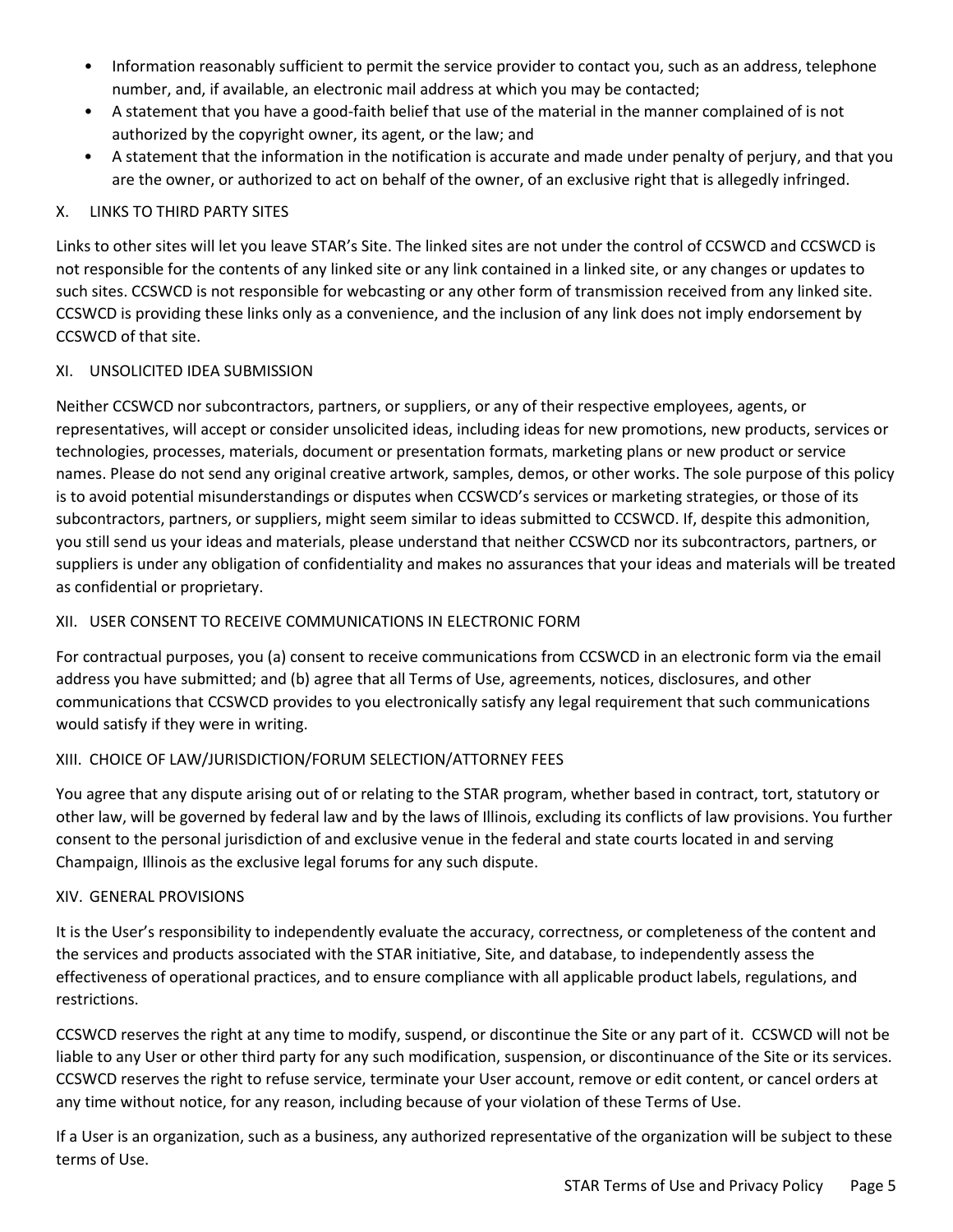# **PRIVACY POLICY**

Last Update: June 30, 2021

CCSWCD is committed to protecting the privacy of our Users who access and use our Site.

This is the Privacy Policy ("**Policy**") applicable to the STAR PWA, subdomains, mobile apps, widgets, other online products or services (collectively, the "**Services**"), appearing or made available at a website managed and supported by CCSWCD ("**CCSWCD**," "**we**," or "**us**"). The Policy is subject to and must be read in conjunction with the Terms of Use of the Services and is binding on all Services Users. This Policy is designed to inform you about the types of information that we gather about you and your organization, how we may use that information, whether we disclose it to anyone, and the choices you have regarding our use of that information.

By using the Services you are accepting and agreeing to be bound by each of the terms set forth in this Policy. CCSWCD may modify this Policy at any time. Amended terms of this Policy are effective as of the date that they are posted. You should, therefore, review this Policy from time to time. Your access and use of the Services after the effective date of any amendment to this Policy means that you have accepted its amended Terms. If you do not agree to be bound by (or cannot comply with) the terms of this Policy as amended from time to time, you agree that your sole remedy is to cease using the Services. Your continued use of the Services constitutes your agreement to be bound by the amended terms of this Policy.

For purposes of this Policy, to use, access and/or visit the Services includes visiting the Services or any of its pages, in order to buy, request, or obtain any service or product from CCSWCD, registering (partially or completely) in the Services, and logging in and out.

#### **I. Collection and Use of Your Personal Information**

The Services collect personal information (i.e., information that can identify specific individuals, including by name, identification number, mailing address, e-mail address, and other personal characteristics or attributes) and details about your management plans and operational details in order to provide you with customized services, and to allow the creation and maintenance of an "**Account**" to store your information. CCSWCD will use your personal information to do the following:

- Provide, maintain, and improve the Services;
- Research and develop new services;
- Send you technical notices, updates, security alerts, and other support and administrative messages;
- Provide customer service;
- Communicate with you about products, services, offers, promotions, and events, and provide other news and information we think will be of interest to you; and
- Monitor and analyze trends, usage, and activities in connection with our Services.

Furthermore, CCSWCD collects and uses your personal information as follows:

- The STAR PWA collects personal information and details about your management plans, conservation practices, and operational details in order to provide you with customized services, and to allow the creation and maintenance of a "**User Account**" to store your information for your future access, use and review.
- Your information will be used to generate a STAR score and STAR initiative program metrics.
- Your individual personal information, email address, management plans, economic conditions (if any), conservation practices, operational details, customized services, and results are for your use only and are not shared with any third party unless you specifically agree to a data-sharing option.
- Basic Site usage data including the number of Users and their geographic location (by county) is collected and may be used and shared with third parties to track Site and database use and for other purposes.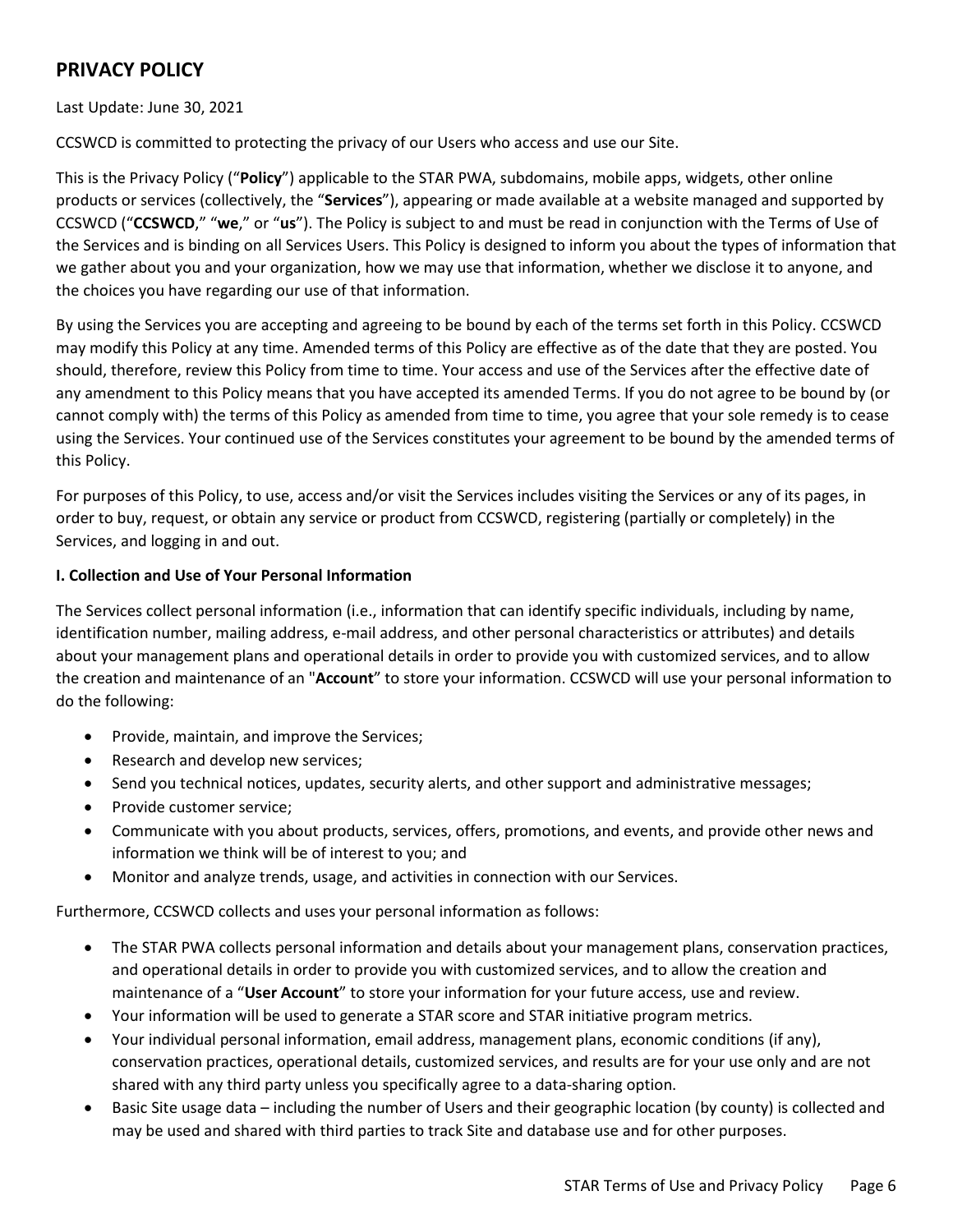• Aggregated, anonymized information including management practices, economic data (if any), conservation practices, results, and derived results may be collected, reported to, and used by CCSWCD and third parties. Such aggregate level information will not identify personal information or specific field locations and may be used and shared by CCSWCD and third parties, among other purposes, to improve and develop conservation assessment tools and to promote the understanding and adoption of soil health practices, whether or not any such uses and purposes result in any monetary benefit to CCSWCD or third parties.

In addition, the Services collect general data pertaining to each visitor, such as the visitor's IP address, operating system, browser type and version number, and the web pages viewed. This information is aggregated with all other visitor information.

CCSWCD will process personal information collected from you fairly and lawfully and will not use such personal information for purposes that are incompatible with the purposes it was requested and received.

## **II. Sharing Your Personal Information**

Your individual personal information, email address, management plans, operational details, customized services, and results are for your use only. CCSWCD will not share these with any third party unless you specifically agree to a datasharing option. We may disclose certain information in response to subpoenas, governmental requests, legal processes, or to otherwise protect our legal or contractual obligations. We will not sell or otherwise transfer your personal information to individuals or entities outside CCSWCD or one of our authorized partners without your approval.

Aggregated, anonymized information including management practices and operational details may be collected, reported to, and used by CCSWCD and authorized third-parties. Such aggregate level information will not identify your personal information. Aggregate information may be used and shared by CCSWCD and authorized third parties, among other purposes, to improve conservation land management services and tools and to promote the understanding and adoption of sustainable agriculture practices. Such uses and purposes of aggregate level information may or may not result in monetary benefit to CCSWCD or its authorized third parties.

## **III. Cookies**

A cookie is type of identifier sent from a website to your computer system via your web browser to provide tailored features. CCSWCD uses cookies in order to secure and confirm your information when logging into partner access with your private login name and password. We do not use this information for any other purpose than to grant you access to secured website pages.

## **IV. E-mail Communications**

CCSWCD provides Users with announcements to improve and develop its Resources. These announcements can be stopped at any time by selecting the opt-out feature at the bottom of the e-mail. We do not sell or transfer e-mail lists to any of our business partners for any reason.

## **V. Preferences and Reviewing of Your Personal Information**

Users will be able to manage communication and personal information in the PWA. Alternatively, you can manage your preferences and update your personal information by sending an e-mail to info@starfreetool.com or sending a letter to the mailing address below. When contacting us please include your name, e-mail address, and the details of your request.

## **VI. Security of Your Personal Information**

CCSWCD uses a combination of industry standard encryption and security measures to protect your personal information from loss and misuse. However, information transmitted via the Internet and/or stored on systems connected to the Internet is not 100% secure. As a result, CCSWCD does not ensure, warrant, or guarantee the security or integrity of such information notwithstanding any other provision of this Privacy Policy.